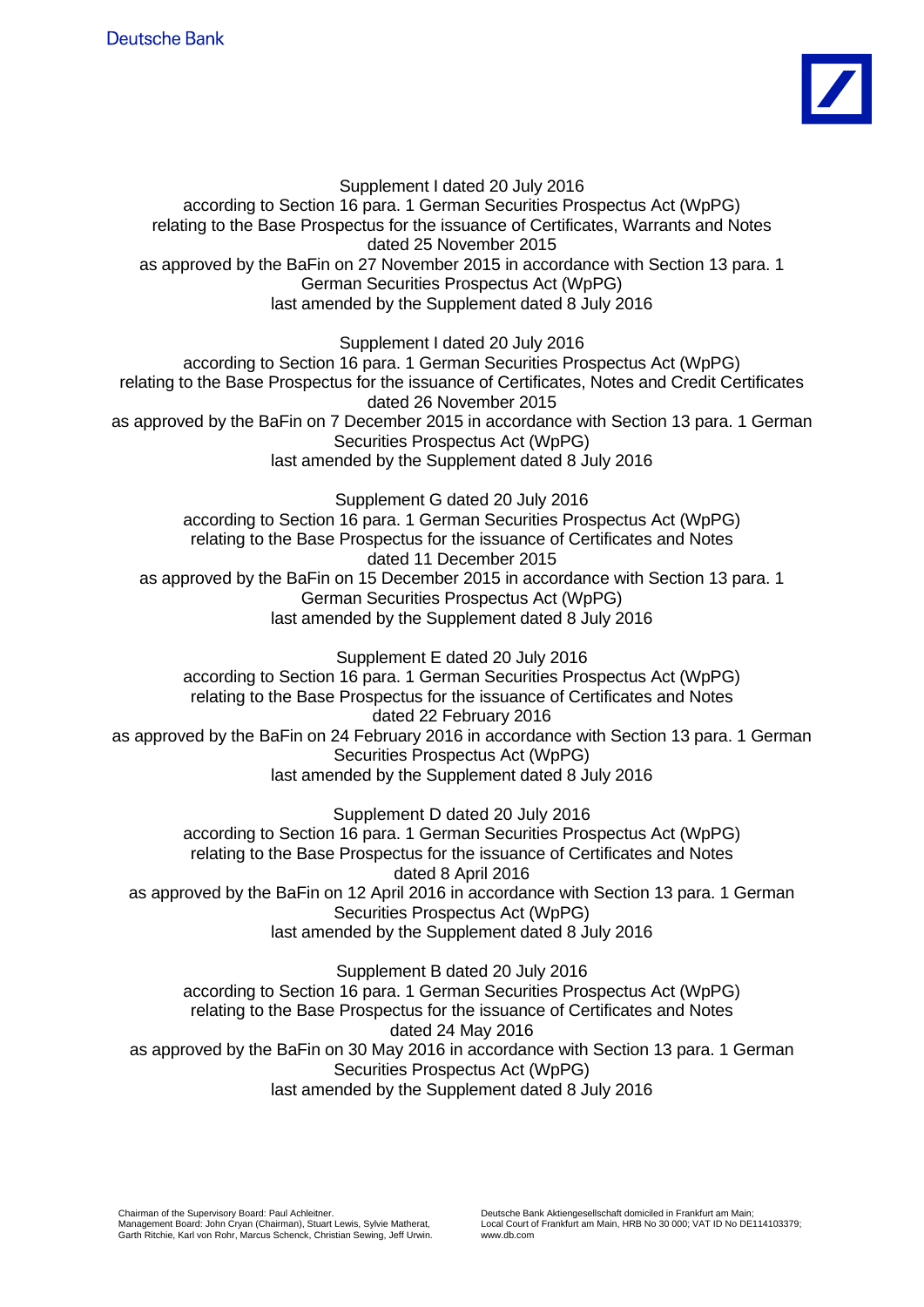Supplement B dated 20 July 2016 according to Section 16 para. 1 German Securities Prospectus Act (WpPG) relating to the Base Prospectus for the issuance of Certificates and Notes IV dated 16 June 2016 as approved by the BaFin on 27 June 2016 in accordance with Section 13 para. 1 German Securities Prospectus Act (WpPG) last amended by the Supplement dated 8 July 2016

**In accordance with Section 16 para. 3 of the German Securities Prospectus Act (***Wertpapierprospektgesetz***), investors who have, in the course of an offer of securities to the public, already agreed to purchase or subscribe for the securities, before the publication of this Supplement, have the right, exercisable within two working days after the publication of the Supplement, to withdraw their acceptances, provided that the new factor, mistake or inaccuracy referred to in Section 16 para. 1 of the German Securities Prospectus Act arose before the final closing of the offer to the public and the delivery of the securities.**

**The right to withdraw is exercisable by notification to Deutsche Bank Aktiengesellschaft, Taunusanlage 12, 60325 Frankfurt am Main, Germany. The withdrawal does not have to provide any grounds and has to be provided in text form; dispatch of the withdrawal in good time is sufficient to comply with the time limit.**

**The new factor resulting in this Supplement is the publication by the rating agency Standard & Poor´s Credit Market Services Europe Limited regarding the deterioration of the outlook assigned to Deutsche Bank's long-term senior debt ratings on 19 July 2016.** 

This Supplement, taking effect from 20 July 2016, amends and corrects the information contained in the above mentioned prospectuses as follows:

**I.**

In Chapter "**I. Summary**" in "**Section B - Issuer**" under Element B.17 "**Credit ratings assigned to the issuer or its debt securities**" of all Base Prospectuses mentionend above, except for the Base Prospectus for the issuance of Certificates and Notes dated 8 April 2016, the text contained in the right column in the third paragraph (including the table) shall be deleted and replaced as follows:

"As of 20 July 2016, the following long-term and short-term senior debt ratings were assigned to Deutsche Bank:

| <b>Rating Agency</b> | Long-term                 | Short-term                 |
|----------------------|---------------------------|----------------------------|
| Moody's              | Baa2<br>Outlook<br>stable | $P-2$<br>Outlook<br>stable |
| S&P                  | BBB+<br>Outlook           | $A-2$<br>Outlook           |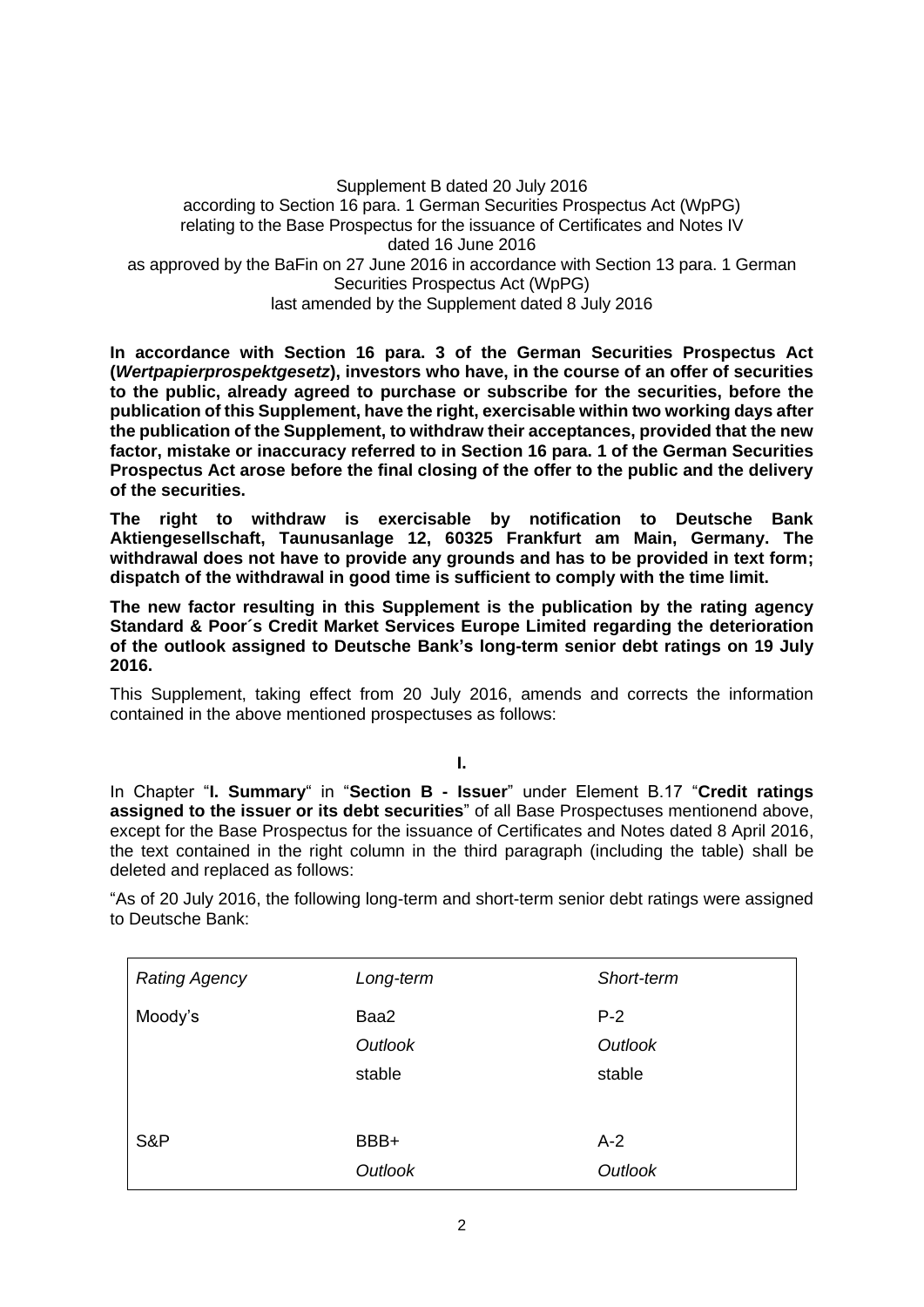|             | negative | stable         |  |
|-------------|----------|----------------|--|
| Fitch       | A-       | F <sub>1</sub> |  |
|             | Outlook  | Outlook        |  |
|             | stable   | stable         |  |
|             |          |                |  |
| <b>DBRS</b> | A (low)  | $R-1$ (low)    |  |
|             | Outlook  | Outlook        |  |
|             | stable   | stable         |  |

**II.**

In Chapter "**II. Risk Factors**" in section "**A. Risk Factors in Respect of the Issuer**" the text in the sixth paragraph shall be deleted and replaced as follows:

"As of 20 July 2016, the following long-term and short-term senior debt ratings were assigned to Deutsche Bank:"

**III.**

In Chapter "**II. Risk Factors**" in section "**A. Risk Factors in Respect of the Issuer**" the paragraphs starting with "by S&P:" until the sub-heading "by Fitch:" shall be deleted and replaced as follows:

| "by S&P: | long-term rating: | BBB+ | outlook: negative |
|----------|-------------------|------|-------------------|
|----------|-------------------|------|-------------------|

short-term rating:  $A-2$  outlook: stable

S&P defines:

BBB+: An obligor rated 'BBB' has adequate capacity to meet its financial commitments. However, adverse economic conditions or changing circumstances are more likely to lead to a weakened capacity of the obligor to meets its financial commitments.

> Long-term issuer credit ratings by S&P are divided into several categories ranging from "AAA", reflecting the strongest creditworthiness, over categories "AA", "A", "BBB", "BB", "B" "CCC", "CC", "R" to category "SD" and "D", reflecting that an obligor is in (selective) default. The ratings from "AA" to "CCC" may be modified by the addition of a plus ("+") or minus ("–") sign to show relative standing within the major rating categories.

A-2: An obligor rated 'A-2' has satisfactory capacity to meet its financial commitments. However, it is somewhat more susceptible to the adverse effects of changes in circumstances and economic conditions than obligors in the highest rating category.